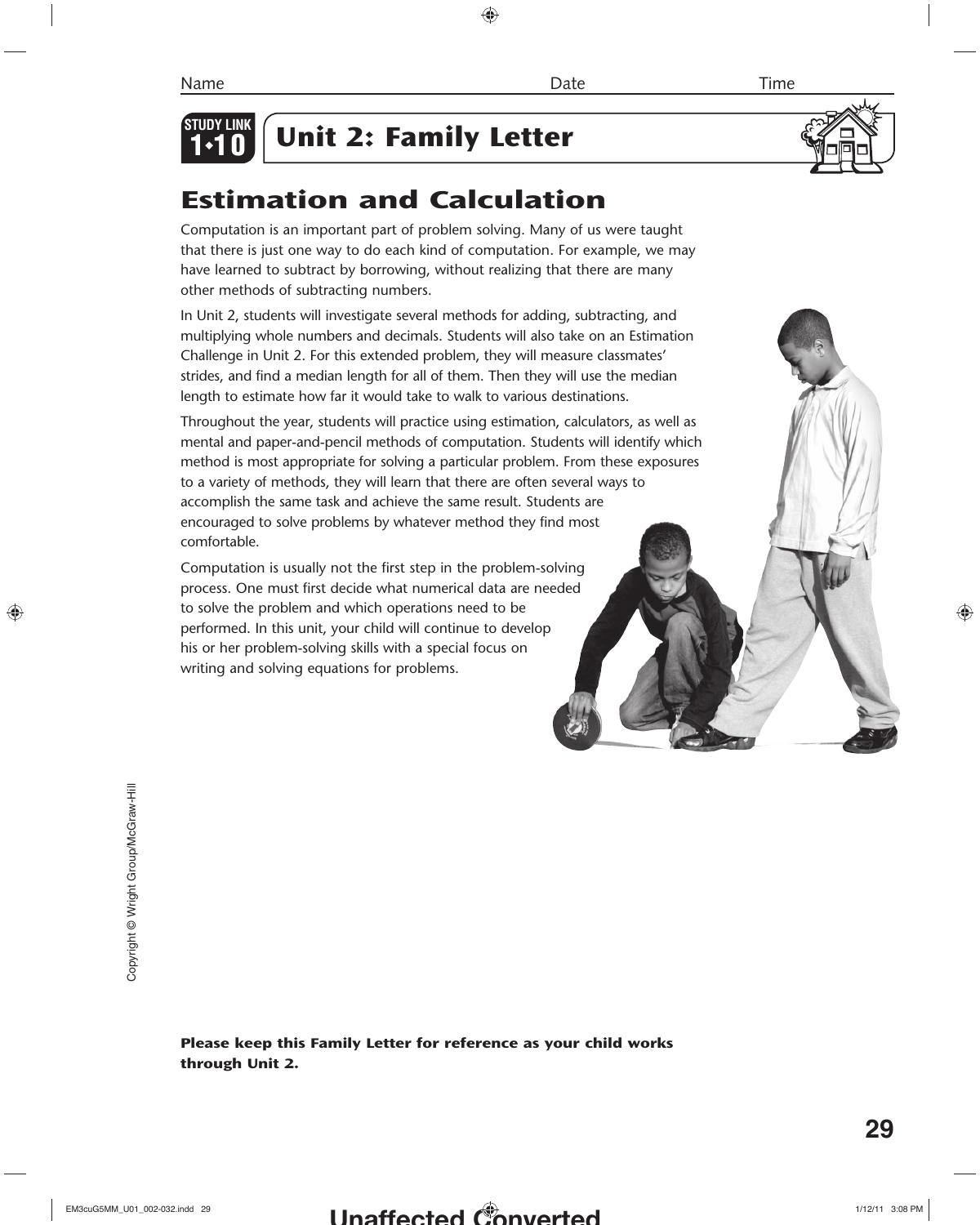

## **Vocabulary**

Important terms in Unit 2:

**Estimation Challenge** A problem for which it is difficult, or even impossible, to find an exact answer. Your child will make his or her best estimate and then defend it.

**magnitude estimate** A rough estimate. A magnitude estimate tells whether an answer should be in the tens, hundreds, thousands, and so on.

**Example:** Give a magnitude estimate for 56  $*$  32

Step 1: Round 56 to 60.

Step 2: Round 32 to 30.

 $60 * 30 = 1,800$ , so a magnitude estimate for  $56 * 32$  is in the thousands.

|  |  | $(1,000s)$ 10,000s |
|--|--|--------------------|
|--|--|--------------------|

**maximum** The largest amount; the greatest number in a set of data.

**mean** The sum of a set of numbers divided by the number of numbers in the set. The mean is often referred to simply as the average.

**median** The middle value in a set of data when the data are listed in order from smallest to largest or vice versa. If there is an even number of data points, the median is the *mean* of the two middle values.

**minimum** The smallest amount; the smallest number in a set of data.

**partial-sums addition** A method, or algorithm, for adding in which sums are computed for each place (ones, tens, hundreds, and so on) separately and are then added to get a final answer.

|                        |                      | 268    |
|------------------------|----------------------|--------|
|                        |                      | $+483$ |
|                        | 1. Add $100s$        | 600    |
|                        | 2. Add $10s$         | 140    |
|                        | $3.$ Add $1s$        | $-11$  |
|                        | 4. Add partial sums. | 751    |
| Partial-sums algorithm |                      |        |

**place value** A number system that values a digit according to its position in a number. In our number system, each place has a value ten times that of the place to its right and one-tenth the value of the place to its left. For example, in the number 456, the 4 is in the hundreds place and has a value of 400.

**range** The difference between the *maximum* and *minimum* in a set of data.

**reaction time** The amount of time it takes a person to react to something.

**trade-first subtraction** A method, or algorithm, for subtracting in which all trades are done before any subtractions are carried out.

#### **Example:**  $352 - 164$

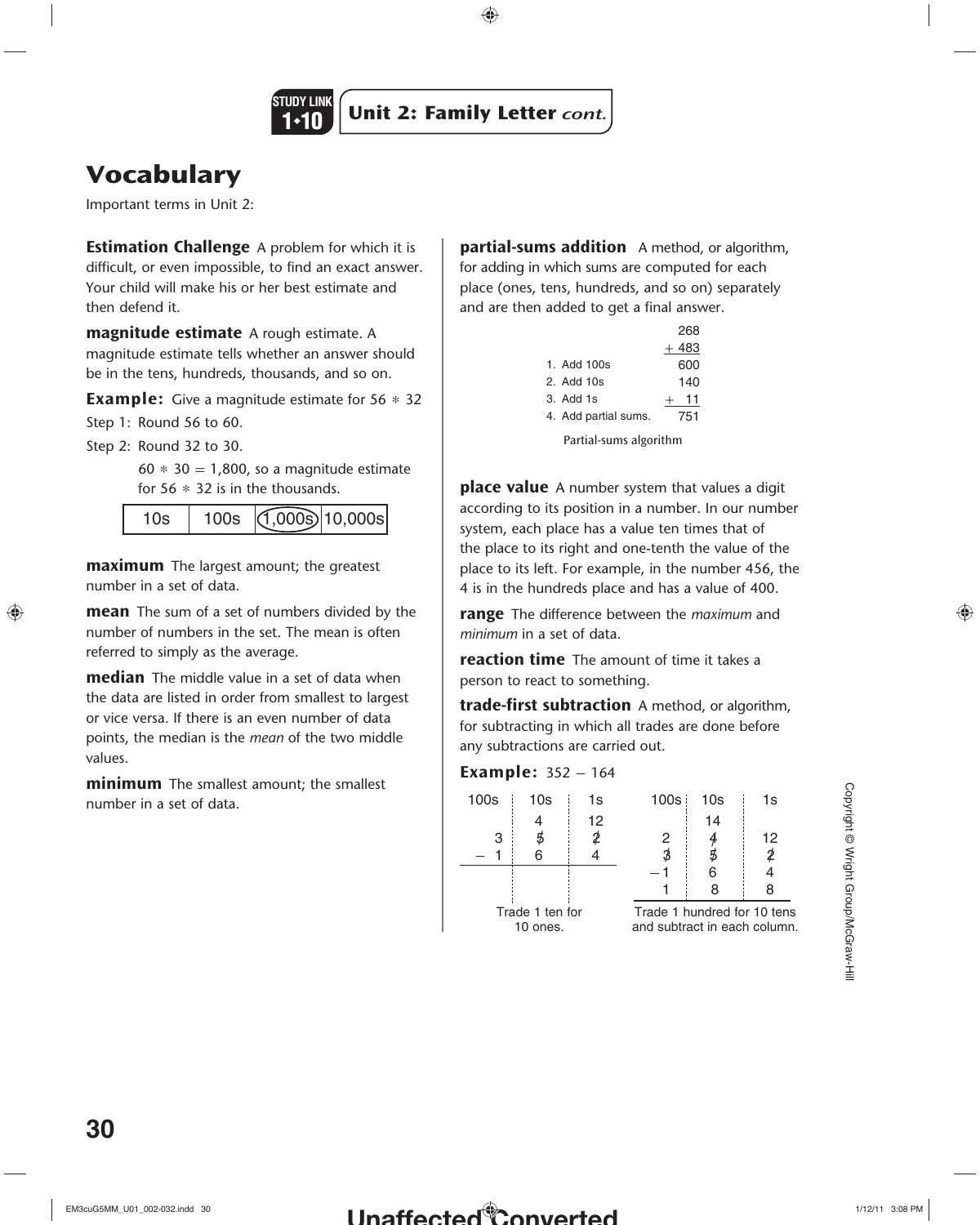

## **Building Skills through Games**

In Unit 2, your child will practice computation skills by playing these games. Detailed instructions are in the *Student Reference Book.*

*Addition Top-It* See *Student Reference Book,* page 333. This game for 2 to 4 players requires a calculator and 4 each of the number cards 1–10, and provides practice with place–value concepts and methods of addition.

*High-Number Toss* See *Student Reference Book,* pages 320 and 321. Two players need one six-sided die for this game. *High-Number Toss* helps students review reading, writing, and comparing decimals and large numbers.

*Multiplication Bull's-Eye* See *Student Reference Book,* page 323. Two players need 4 each of the number cards 0–9, a six-sided die, and a calculator to play this game. *Multiplication Bull's Eye* provides practice in estimating products.

*Number Top-It* See *Student Reference Book,* page 326. Two to five players need 4 each of the number cards 0–9 and a Place-Value Mat. Students practice making large numbers.

*Subtraction Target Practice* See *Student Reference Book,* page 331. One or more players need 4 each of the number cards 0–9 and a calculator. In this game, students review subtraction with multidigit whole numbers and decimals.

## **Do-Anytime Activities**

To work with your child on the concepts taught in Units 1 and 2, try these activities:

**1.** When your child adds or subtracts multidigit numbers, talk about the strategy that works best. Try not to impose the strategy that works best for you! Here are some problems to try:

 $467 + 343 =$  \_\_\_\_\_\_\_\_\_\_\_\_\_\_\_\_\_\_\_\_\_\_\_\_\_\_ = 761 + 79 894 - 444 = \_\_\_\_\_\_\_ 842 - 59 = \_\_\_\_\_\_\_

**2.** As you encounter numbers while shopping or on license plates, ask your child to read the numbers and identify digits in various places—thousands place, hundreds place, tens place, ones place, tenths place, and hundredths place.